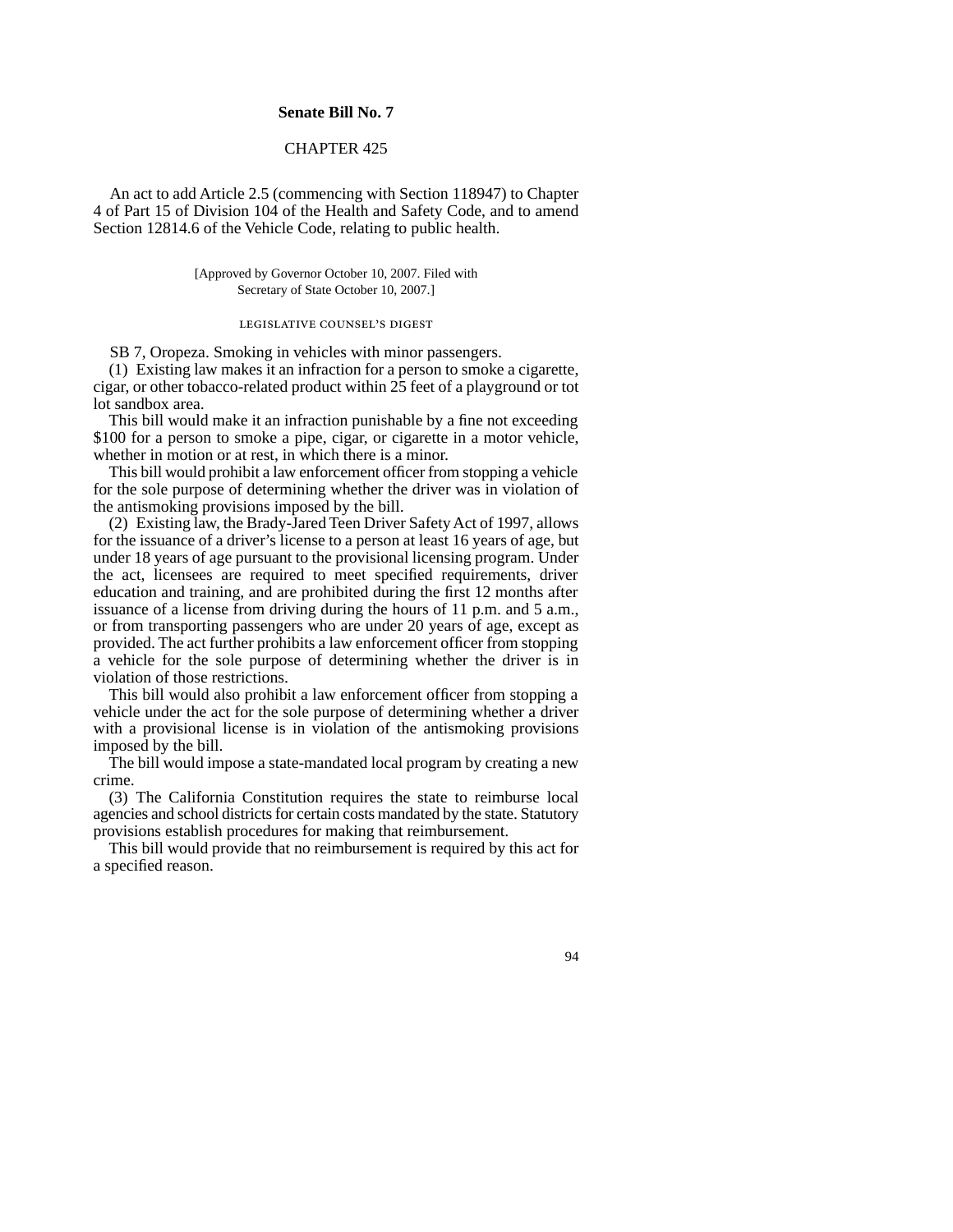*The people of the State of California do enact as follows:* 

SECTION 1. Article 2.5 (commencing with Section 118947) is added to Chapter 4 of Part 15 of Division 104 of the Health and Safety Code, to read:

Article 2.5. Smoking in Motor Vehicles

118947. This act shall be known, and may be cited, as the Marco Firebaugh Memorial Children's Health and Safety Act of 2007.

 118948. (a) It is unlawful for a person to smoke a pipe, cigar, or cigarette in a motor vehicle, whether in motion or at rest, in which there is a minor.

 (b) For the purposes of this section, "to smoke" means to have in one's immediate possession a lighted pipe, cigar, or cigarette containing tobacco or any other plant.

 (c) A violation of this section is an infraction punishable by a fne not exceeding one hundred dollars (\$100) for each violation.

118949. A law enforcement offcer shall not stop a vehicle for the sole purpose of determining whether the driver is in violation of this article.

SEC. 2. Section 12814.6 of the Vehicle Code is amended to read:

 12814.6. (a) Except as provided in Section 12814.7, a driver's license issued to a person at least 16 years of age but under 18 years of age shall be issued pursuant to the provisional licensing program contained in this section. The program shall consist of all of the following components:

 (1) Upon application for an original license, the applicant shall be issued an instruction permit pursuant to Section 12509. A person who has in his or her immediate possession a valid permit issued pursuant to Section 12509 may operate a motor vehicle, other than a motorcycle or motorized bicycle, only when the person is either taking the driver training instruction referred to in paragraph (3) or practicing that instruction, provided the person is accompanied by, and is under the immediate supervision of, a California licensed driver 25 years of age or older whose driving privilege is not on probation. The age requirement of this paragraph does not apply if the licensed driver is the parent, spouse, or guardian of the permitholder or is a licensed or certifed driving instructor.

 (2) The person shall hold an instruction permit for not less than six months prior to applying for a provisional driver's license.

(3) The person shall have complied with one of the following:

 (A) Satisfactory completion of approved courses in automobile driver education and driver training maintained pursuant to provisions of the Education Code in any secondary school of California, or equivalent instruction in a secondary school of another state.

 (B) Satisfactory completion of an integrated driver education and training program that is approved by the department and conducted by a driving instructor licensed under Chapter 1 (commencing with Section 11100) of Division 5. The program shall utilize segmented modules, whereby a portion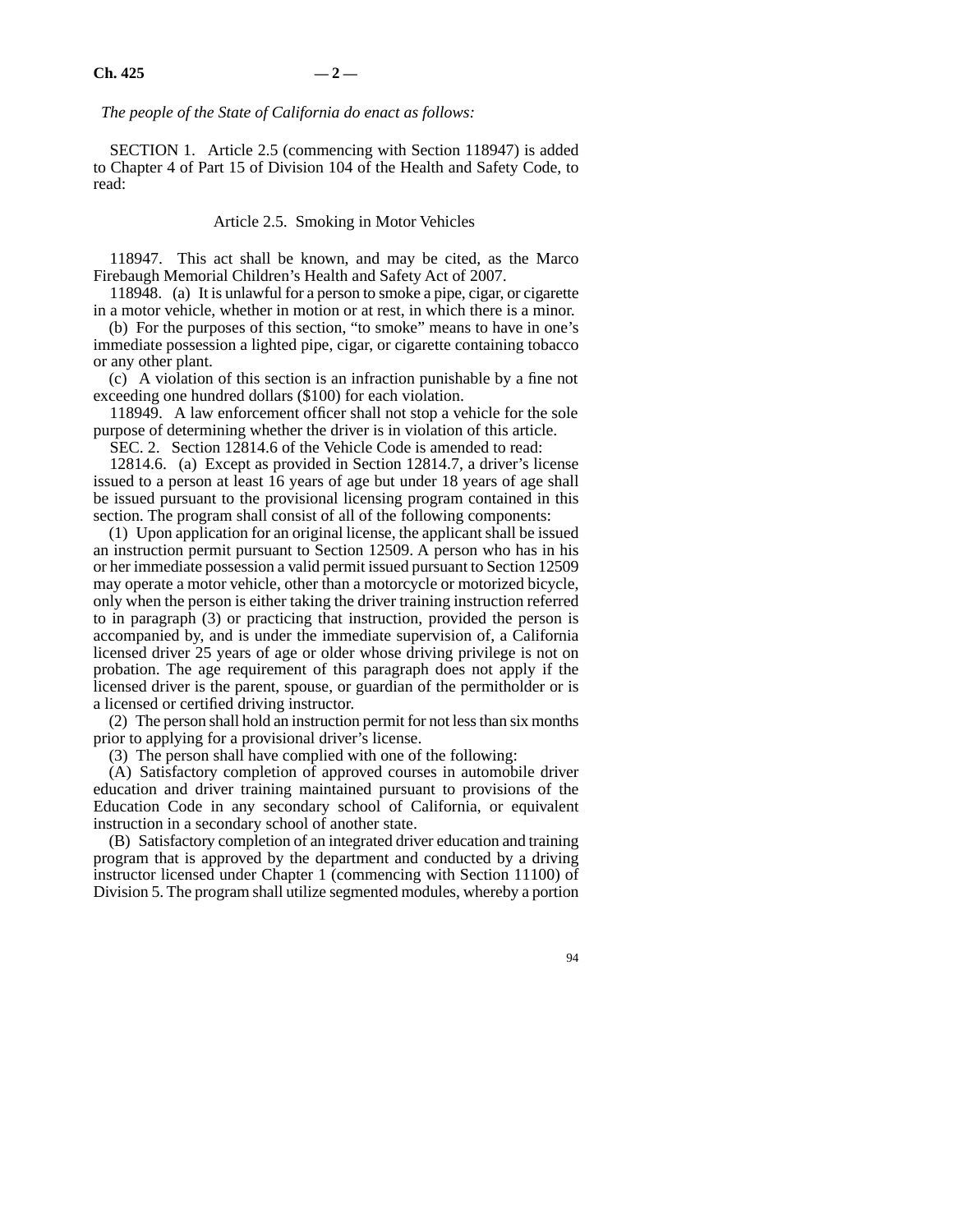of the educational instruction is provided by, and then reinforced through, specifc behind-the-wheel training before moving to the next phase of driver education and training. The program shall contain a minimum of 30 hours of classroom instruction and six hours of behind-the-wheel training.

 (C) Satisfactory completion of six hours or more of behind-the-wheel instruction by a driving school or an independent driving instructor licensed under Chapter 1 (commencing with Section 11100) of Division 5 and either an accredited course in automobile driver education in any secondary school of California pursuant to provisions of the Education Code or satisfactory completion of equivalent professional instruction acceptable to the department. To be acceptable to the department, the professional instruction shall meet minimum standards to be prescribed by the department, and the standards shall be at least equal to the requirements for driver education and driver training contained in the rules and regulations adopted by the State Board of Education pursuant to the Education Code. A person who has complied with this subdivision shall not be required by the governing board of a school district to comply with subparagraph (A) in order to graduate from high school.

 (D) Except as provided under subparagraph (B), a student may not take driver training instruction, unless he or she has successfully completed driver education.

 (4) The person shall complete 50 hours of supervised driving practice prior to the issuance of a provisional license, which is in addition to any other driver training instruction required by law. Not less than 10 of the required practice hours shall include driving during darkness, as defned in Section 280. Upon application for a provisional license, the person shall submit to the department the certifcation of a parent, spouse, guardian, or licensed or certifed driving instructor that the applicant has completed the required amount of driving practice and is prepared to take the department's driving test. A person without a parent, spouse, guardian, or who is an emancipated minor, may have a licensed driver 25 years of age or older or a licensed or certifed driving instructor complete the certifcation. This requirement does not apply to motorcycle practice.

 (5) The person shall successfully complete an examination required by the department. Before retaking a test, the person shall wait for not less than one week after failure of the written test and for not less than two weeks after failure of the driving test.

 (b) Except as provided in Section 12814.7, the provisional driver's license shall be subject to all of the following restrictions:

 (1) Except as specifed in paragraph (2), during the frst 12 months after issuance of a provisional license the licensee may not do any of the following unless accompanied and supervised by a licensed driver who is the licensee's parent or guardian, a licensed driver who is 25 years of age or older, or a licensed or certifed driving instructor:

(A) Drive between the hours of 11 p.m. and 5 a.m.

(B) Transport passengers who are under 20 years of age.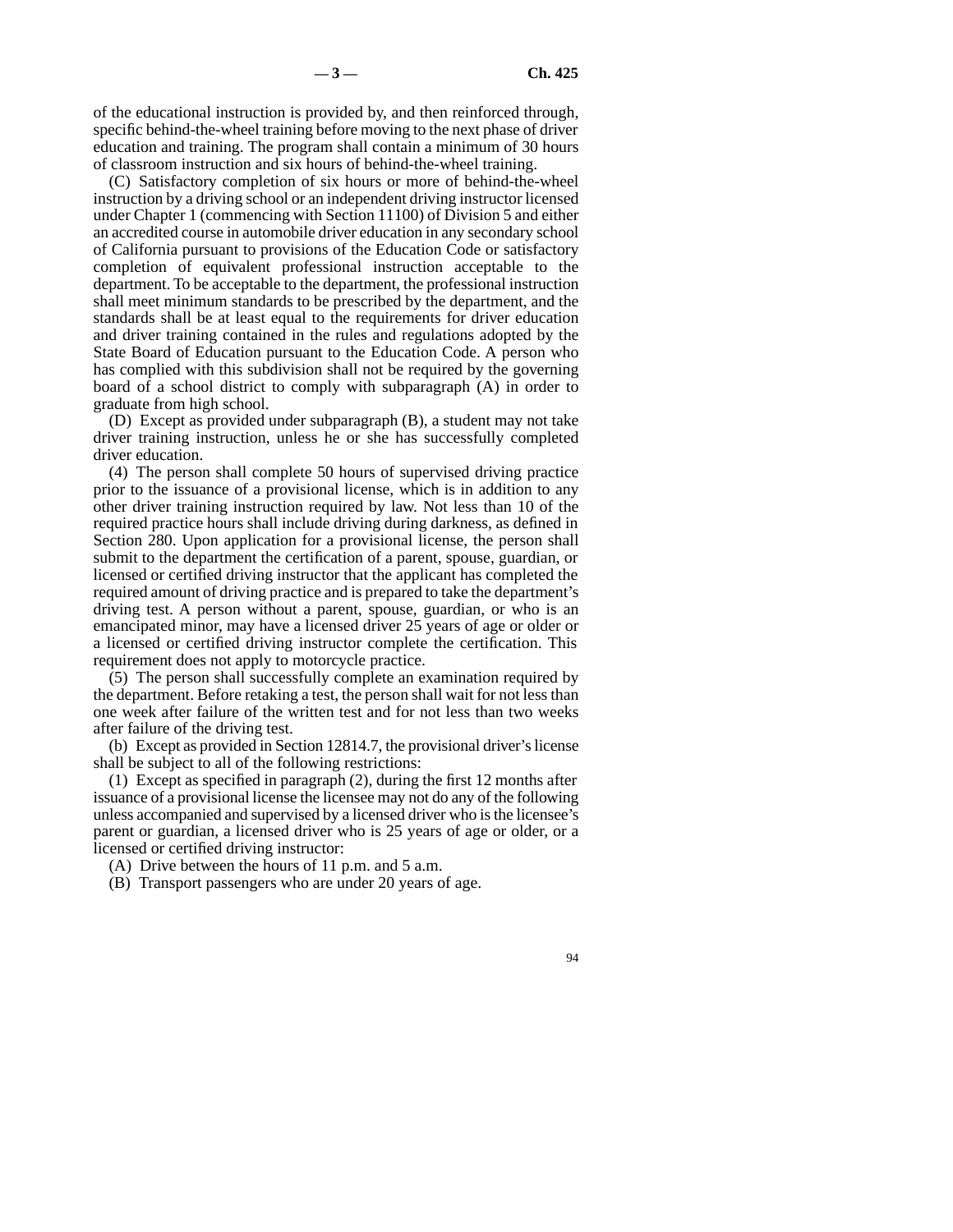(2) A licensee may drive between the hours of 11 p.m. and 5 a.m. or transport an immediate family member without being accompanied and supervised by a licensed driver who is the licensee's parent or guardian, a licensed driver who is 25 years of age or older, or a licensed or certifed driving instructor, in the following circumstances:

 (A) Medical necessity of the licensee when reasonable transportation facilities are inadequate and operation of a vehicle by a minor is necessary. The licensee shall keep in his or her possession a signed statement from a physician familiar with the condition, containing a diagnosis and probable date when sufficient recovery will have been made to terminate the necessity.

 (B) Schooling or school-authorized activities of the licensee when reasonable transportation facilities are inadequate and operation of a vehicle by a minor is necessary. The licensee shall keep in his or her possession a signed statement from the school principal, dean, or school staff member designated by the principal or dean, containing a probable date that the schooling or school-authorized activity will have been completed.

 (C) Employment necessity of the licensee when reasonable transportation facilities are inadequate and operation of a vehicle by a minor is necessary. The licensee shall keep in his or her possession a signed statement from the employer, verifying employment and containing a probable date that the employment will have been completed.

 (D) Necessity of the licensee or the licensee's immediate family member when reasonable transportation facilities are inadequate and operation of a vehicle by a minor is necessary to transport the licensee or the licensee's immediate family member. The licensee shall keep in his or her possession a signed statement from a parent or legal guardian verifying the reason and containing a probable date that the necessity will have ceased.

(E) The licensee is an emancipated minor.

 (c) A law enforcement offcer shall not stop a vehicle for the sole purpose of determining whether the driver is in violation of the restrictions imposed under subdivision (b).

 (d) A law enforcement offcer shall not stop a vehicle for the sole purpose of determining whether a driver who is subject to the license restrictions in subdivision (b) is in violation of Article 2.5 (commencing with Section 118947) of Chapter 4 of Part 15 of Division 104 of the Health and Safety Code.

 (e) (1) Upon a fnding that any licensee has violated paragraph (1) of subdivision (b), the court shall impose one of the following:

 (A) Not less than eight hours nor more than 16 hours of community service for a frst offense and not less than 16 hours nor more than 24 hours of community service for a second or subsequent offense.

 (B) A fne of not more than thirty-fve dollars (\$35) for a frst offense and a fne of not more than ffty dollars (\$50) for a second or subsequent offense.

 (2) If the court orders community service, the court shall retain jurisdiction until the hours of community service have been completed.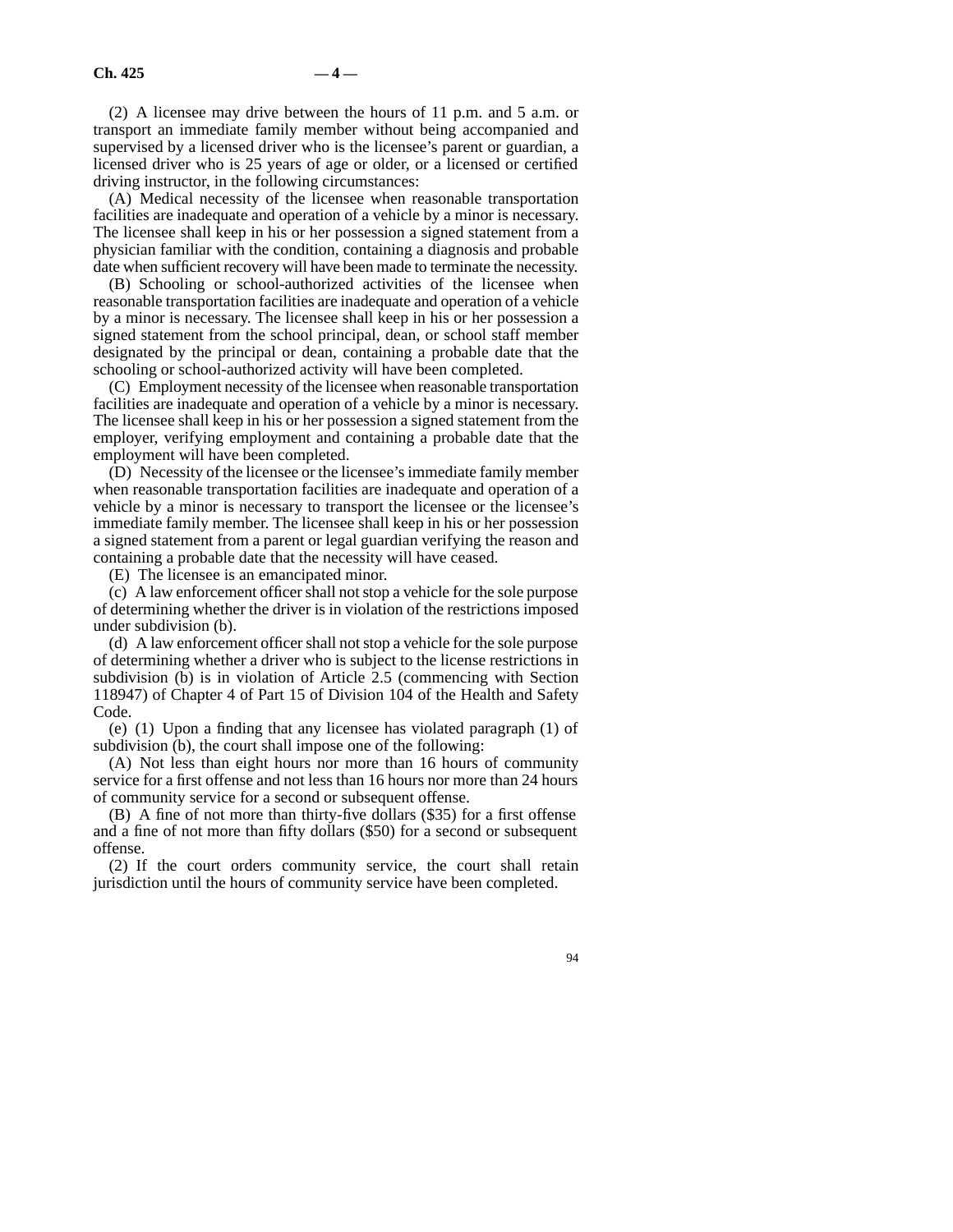(3) If the hours of community service have not been completed within 90 days, the court shall impose a fne of not more than thirty-fve dollars (\$35) for a frst offense and not more than ffty dollars (\$50) for a second or subsequent offense.

 (f) A conviction of paragraph (1) of subdivision (b), when reported to the department, may not be disclosed as otherwise specifed in Section 1808 or constitute a violation point count value pursuant to Section 12810.

 (g) Any term of restriction or suspension of the driving privilege imposed on a person pursuant to this subdivision shall remain in effect until the end of the term even though the person becomes 18 years of age before the term ends.

 (1) The driving privilege shall be suspended when the record of the person shows one or more notifcations issued pursuant to Section 40509 or 40509.5. The suspension shall continue until any notifcation issued pursuant to Section 40509 or 40509.5 has been cleared.

 (2) A 30-day restriction shall be imposed when a driver's record shows a violation point count of two or more points in 12 months, as determined in accordance with Section 12810. The restriction shall require the licensee to be accompanied by a licensed parent, spouse, guardian, or other licensed driver 25 years of age or older, except when operating a class M vehicle, or so licensed, with no passengers aboard.

 (3) A six-month suspension of the driving privilege and a one-year term of probation shall be imposed whenever a licensee's record shows a violation point count of three or more points in 12 months, as determined in accordance with Section 12810. The terms and conditions of probation shall include, but not be limited to, both of the following:

 (A) The person shall violate no law which, if resulting in conviction, is reportable to the department under Section 1803.

(B) The person shall remain free from accident responsibility.

 (h) Whenever action by the department under subdivision (g) arises as a result of a motor vehicle accident, the person may, in writing and within 10 days, demand a hearing to present evidence that he or she was not responsible for the accident upon which the action is based. Whenever action by the department is based upon a conviction reportable to the department under Section 1803, the person has no right to a hearing pursuant to Article 3 (commencing with Section 14100) of Chapter 3.

 (i) The department shall require a person whose driving privilege is suspended or revoked pursuant to subdivision (g) to submit proof of fnancial responsibility as defned in Section 16430. The proof of fnancial responsibility shall be fled on or before the date of reinstatement following the suspension or revocation. The proof of fnancial responsibility shall be maintained with the department for three years following the date of reinstatement.

 (j) (1) Notwithstanding any other provision of this code, the department may issue a distinctive driver's license, that displays a distinctive color or a distinctively colored stripe or other distinguishing characteristic, to persons at least 16 years of age and older but under 18 years of age, and to persons